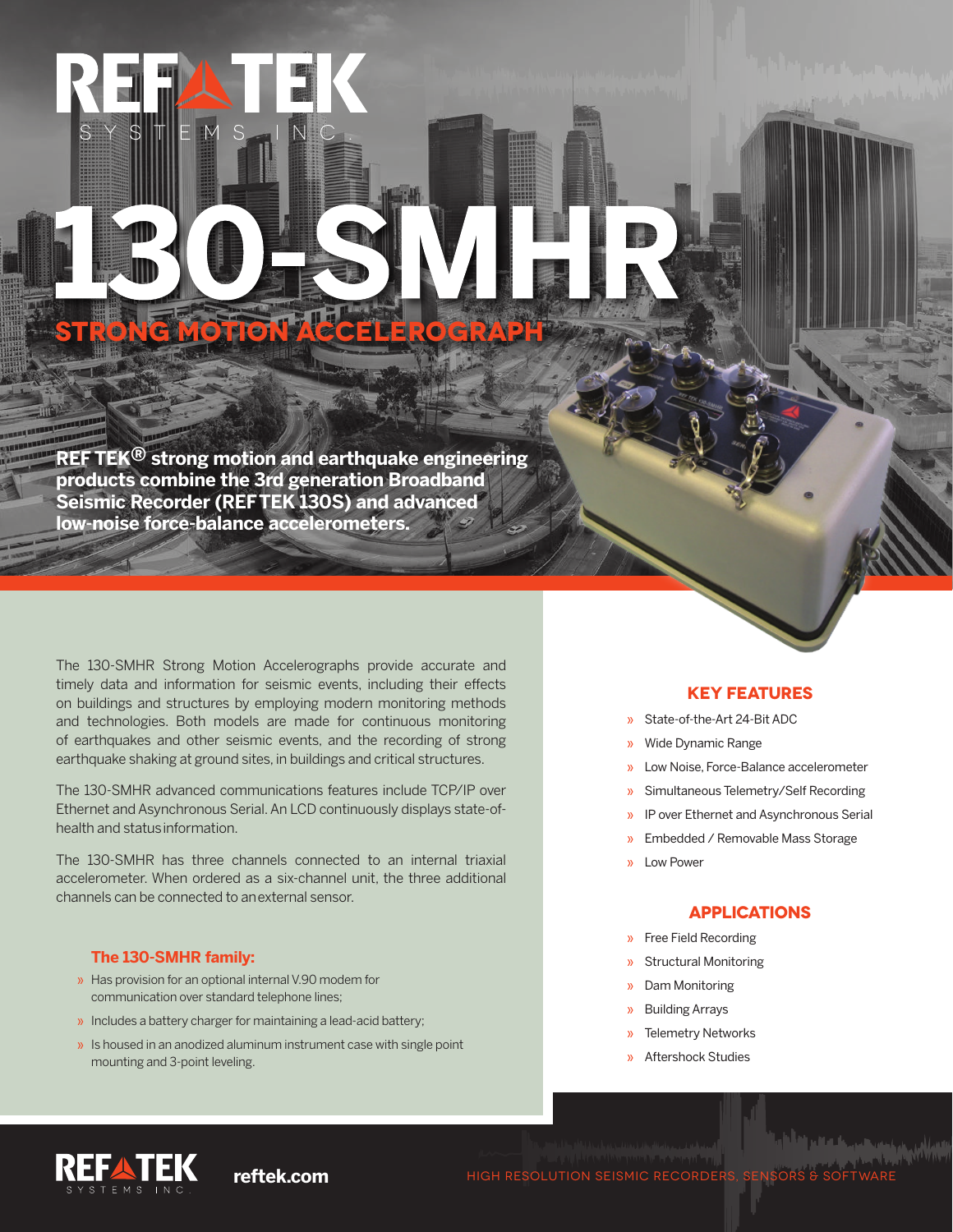# **130-SMHR STRONG MOTION ACCELEROGRAPH**

**Specifications Full Featured Accelerograph, Model 130-SMHR (Standard)**

**Accelerograph, Model 130-SMHR Command Line**

| <b>MECHANICAL</b>              |                                                                                             |                                                                       |
|--------------------------------|---------------------------------------------------------------------------------------------|-----------------------------------------------------------------------|
| <b>Size</b>                    | 9.25" high x 8.0" wide x 13.25" long<br>(23.5 cm x 20.3 cm x 33.7 cm)                       | 9.25" high x 8.0" wide x 13.25" long<br>(23.5 cm x 20.3 cm x 33.7 cm) |
| Weight                         | 10.5 lbs (4.8 kg), without internal battery                                                 | 10.5 lbs (4.8 kg), without internal battery                           |
| <b>Watertight Integrity</b>    | IP 67                                                                                       | IP 67                                                                 |
| <b>Shock</b>                   | Survives a 1 meter drop on any axis                                                         | Survives a 1 meter drop on any axis                                   |
| <b>Operating Temperature</b>   | $-20^\circ$ C to +70 $^\circ$ C                                                             | $-20^{\circ}$ C to +70 $^{\circ}$ C                                   |
| <b>POWER</b>                   |                                                                                             |                                                                       |
| <b>Input Voltage</b>           | 10 to 16 VDC                                                                                | 10 to 16 VDC                                                          |
| <b>Operating Power</b>         | 2 W (3-ch. @ 125 sps)                                                                       | 2 W (3-ch. @ 125 sps)                                                 |
| <b>Peak Power</b>              | 3 W (DAS & GPS active, writing to CF)                                                       | 3 W (DAS & GPS active, writing to CF)                                 |
| <b>Battery Charger</b>         | 15 V, 800 mAmp (internal)                                                                   | 15 V, 800 mAmp (internal)                                             |
| <b>Battery</b>                 | 12 VDC, sealed lead-acid, 12 AmpHr (optional, internal)                                     | 12 VDC, sealed lead-acid, 12 AmpHr (optional, internal)               |
| <b>A/D CONVERTER</b>           |                                                                                             |                                                                       |
| <b>Type</b>                    | ±-y modulation, 24-bit resolution                                                           | ±-y modulation, 24-bit resolution                                     |
| <b>Channels</b>                | 3 or 6 channels                                                                             | 3, 6 or 9 channels                                                    |
| Input Impedance                | Matched to accelerometer                                                                    | Matched to accelerometer                                              |
| <b>Input Full Scale</b>        | Matched to accelerometer                                                                    | Matched to accelerometer                                              |
| <b>Bit Weight</b>              | $1.589 \mu V$                                                                               | $1.589 \mu V$                                                         |
| <b>Self Noise Level</b>        | 2 counts RMS @ 200 sps                                                                      | 2 counts RMS @ 200 sps                                                |
| Sample Rates (user selectable) | 1000, 500, 250, 200, 125, 100, 50, 40, 20, 10, 5, 1 sps                                     | 200, 100, 50 sps                                                      |
| <b>Dynamic Range</b>           | $>138$ dB                                                                                   | $>138$ dB                                                             |
| <b>TIME BASE</b>               |                                                                                             |                                                                       |
| <b>Type</b>                    | GPS Receiver/Clock plus a disciplined oscillator                                            | GPS Receiver/Clock plus a disciplined oscillator                      |
| <b>Accuracy</b>                | ±10 µsec with GPS locked and a validated 3-D fix                                            | $\pm$ 10 µsec with GPS locked and a validated 3-D fix                 |
| <b>Accuracy without GPS</b>    | 0.1 ppm from 0 $^{\circ}$ to 60 $^{\circ}$ C, 0.2 ppm from -20 $^{\circ}$ to 0 $^{\circ}$ C | 0.1 ppm from 0° to 60°C, 0.2 ppm from -20° to 0°C                     |
| <b>AUXILIARY CHANNELS</b>      |                                                                                             |                                                                       |
| <b>Inputs</b>                  | Battery, Temperature, Backup Battery                                                        | Battery, Temperature, Backup Battery                                  |
| <b>CALIBRATION</b>             |                                                                                             |                                                                       |
| <b>Enable</b>                  | User Command                                                                                | User Command                                                          |
| <b>Type</b>                    | Step applied to feedback                                                                    | User Command                                                          |
| <b>COMMUNICATION</b>           |                                                                                             |                                                                       |
| <b>Ethernet</b>                | 10-BaseT: TCP/IP, UDP/IP, FTP, RTP                                                          | 10-BaseT: TCP/IP, UDP/IP, FTP, RTP                                    |
| <b>Serial</b>                  | Asynchronous RS-232: PPP, TCP/IP, UDP/IP, FTP, RTP                                          | Asynchronous RS-232: PPP, TCP/IP, UDP/IP, FTP, RTP                    |
| <b>Modem</b>                   | N/A                                                                                         | V.90 (internal)                                                       |



**Alat Mahalangan M reftek.com HIGH RESOLUTION SEISMIC RECORDERS, SENSORS & SOFTWARE RESOLUTION SEISMIC RECORDERS, SENSORS & SOF**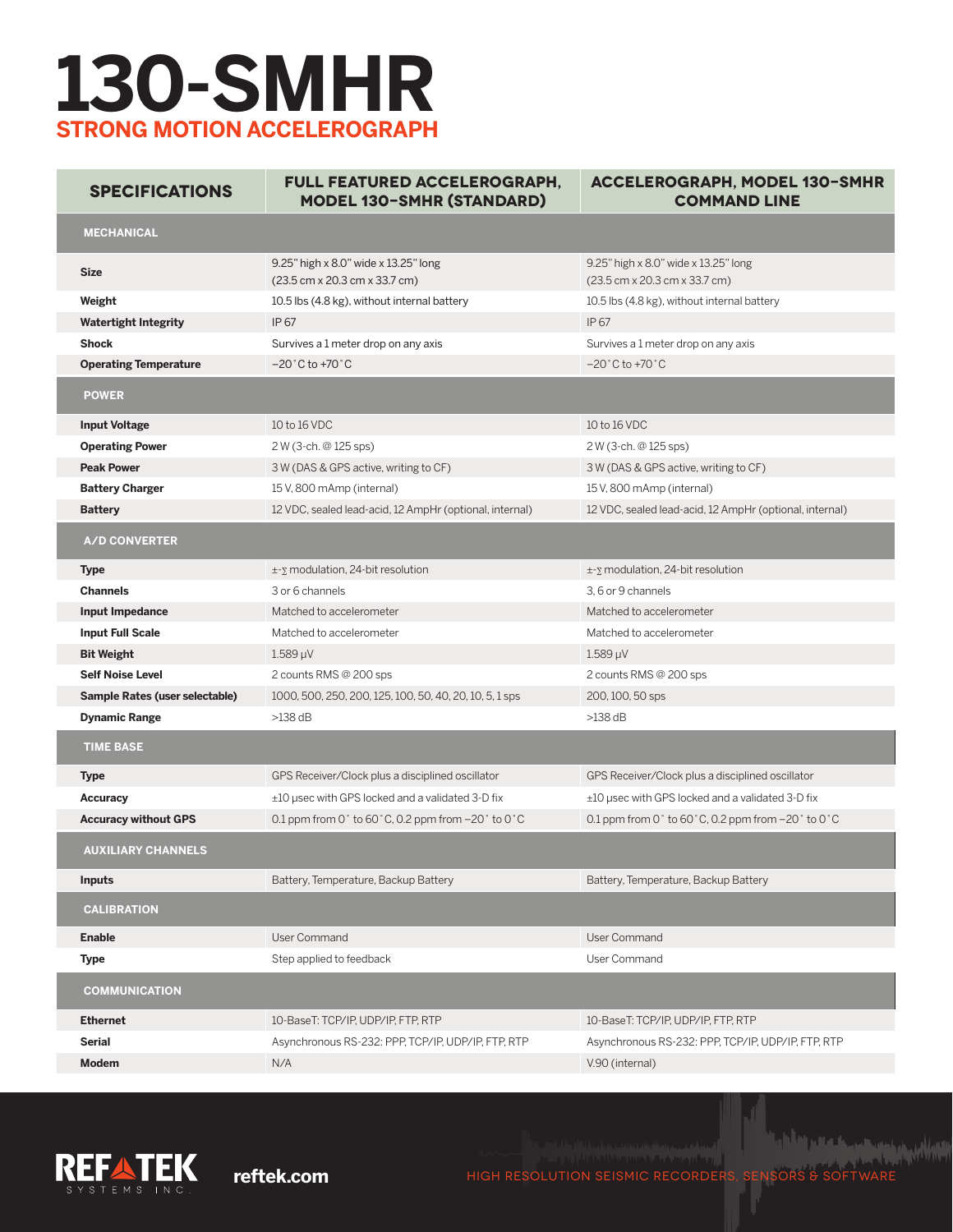| <b>SPECIFICATIONS</b>         | FULL FEATURED ACCELEROGRAPH,<br><b>MODEL 130-SMHR (STANDARD)</b>                                         | <b>ACCELEROGRAPH, MODEL 130-SMHR</b><br><b>COMMAND LINE</b>    |
|-------------------------------|----------------------------------------------------------------------------------------------------------|----------------------------------------------------------------|
| <b>RECORDING MODE</b>         |                                                                                                          |                                                                |
| <b>Trigger Type</b>           | Continuous, Event (STA/LTA), External, Level, Time, Time List,<br>Cross, and Vote Trigger (0.0001 to 4g) | Continuous, External, Level and Vote Trigger<br>(0.0001 to 4g) |
| <b>Media</b>                  | Compact Flash, Ethernet                                                                                  | Compact Flash, Ethernet                                        |
| Format                        | PASSCAL Recording Format                                                                                 | PASSCAL Recording Format                                       |
| <b>Relay Closure</b>          | N/A                                                                                                      | 3 independently programmable relay closures                    |
| <b>RECORDING CAPACITY</b>     |                                                                                                          |                                                                |
| <b>Battery Backed SRAM</b>    | 8 MB                                                                                                     | 8 MB                                                           |
| Flash Disk (2 per unit)       | 8GB or 16GB                                                                                              | 8 GB or 16 GB                                                  |
| <b>COMPLIANCE</b>             |                                                                                                          |                                                                |
| Compliance                    | <b>CE</b>                                                                                                | <b>CE</b>                                                      |
| <b>INTERNAL ACCELEROMETER</b> |                                                                                                          |                                                                |
| <b>Type</b>                   | Force-balance (internal)                                                                                 | Force-balance (internal)                                       |
| <b>Full Scale Range</b>       | $>\pm 4g$                                                                                                | $>\pm 4$ g                                                     |
| <b>Full Scale Output</b>      | ±10V, 20 VPP                                                                                             | $±10$ V, 20 VPP                                                |
| <b>Dynamic Range</b>          | $>155$ dB (DC to 2 Hz)                                                                                   | $>155$ dB (DC to 2 Hz)                                         |
| <b>Sensitivity</b>            | 2.5 V/g nominal (exact value in EEPROM)                                                                  | 2.5 V/g nominal (exact value in EEPROM)                        |
| Linearity                     | < 0.03 % of full scale                                                                                   | < 0.03 % of full scale                                         |
| <b>Cross-axis Sensitivity</b> | $< 0.001$ g/g                                                                                            | $< 0.001$ g/g                                                  |
| <b>Cross-axis Sensitivity</b> | Flat $DC - >150 Hz$                                                                                      | Flat DC - >150 Hz                                              |



COMPASS: Strong Motion Processing Software







Power Spectral Density

Q

**reftek.com** High Resolution Seismic Recorders, Sensors & Software